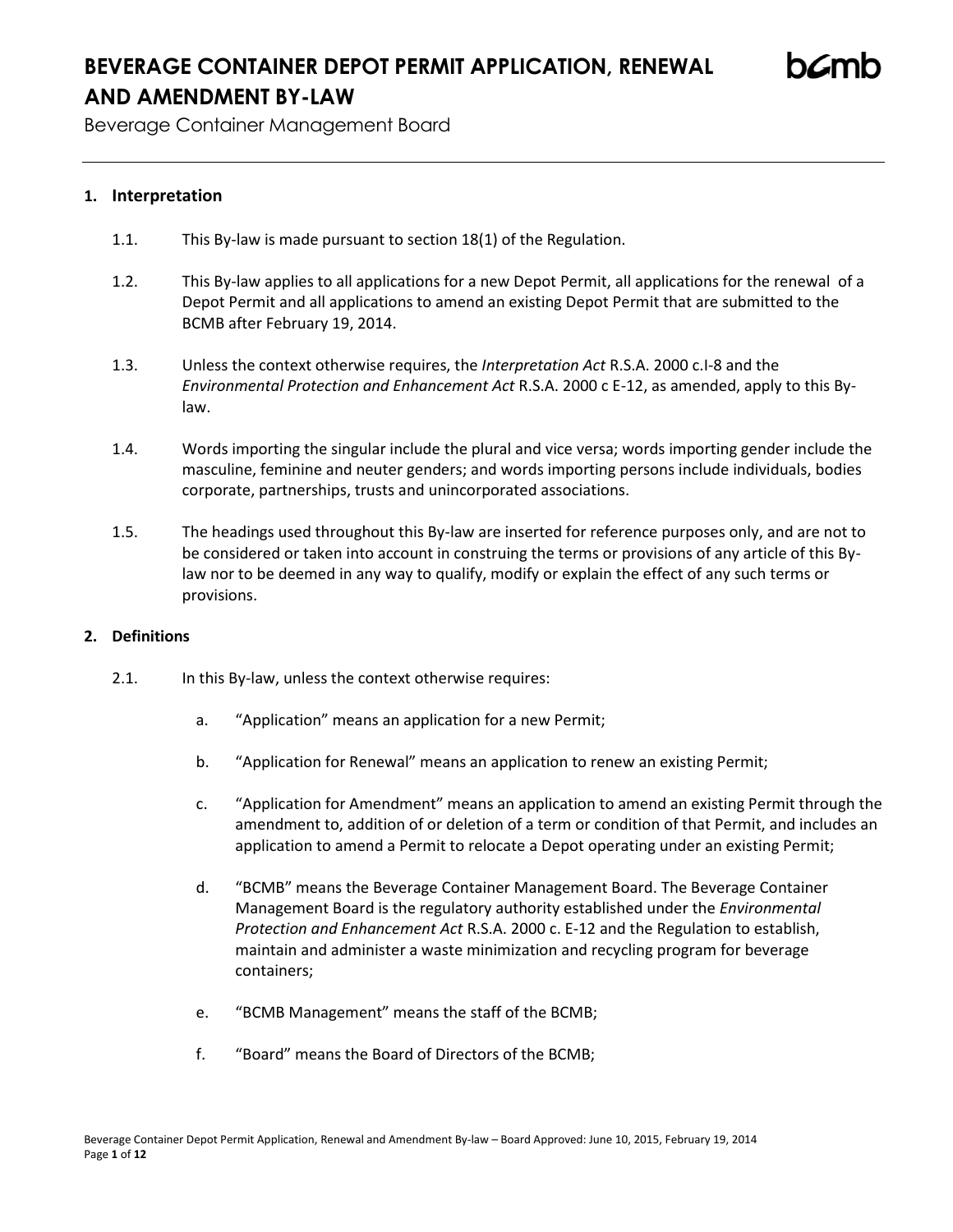Beverage Container Management Board

- g. "Depot" means a place operated as a business for the collection of empty beverage containers;
- h. "Depot Manager" means the person primarily responsible for operating the Depot whether or not that person is also the Permit Holder;
- i. "Metro Area" means the City of Edmonton or the City of Calgary;
- j. "Permit" means a permit to operate a Depot issued by the Beverage Container Management Board as required by section 14 of the Regulation;
- k. "Permit Holder" means an individual or an incorporated entity that has been issued a Permit;
- l. "Regulation" means the *Beverage Container Recycling Regulation*, Alta Reg 101/97 as amended;
- m. "RFA" means a Request for Applications for a Permit issued in a form approved by BCMB Management;
- n. "Rural Area" means a municipality with an official population of less than 10,000 according to the Government of Alberta's most recent Municipal Affairs' Population List;
- o. "Rural Area Large" means a municipality with an official population of more than 4,000 and less than 10,000 according to the Government of Alberta's Municipal Affairs' most recent Population List.
- p. "Rural Area Small" means a municipality with an official population of 4,000 or less according to the Government of Alberta's Municipal Affairs' most recent Population List.
- q. "Urban Area" means a municipality with an official population greater than or equal to 10,000 according to the Government of Alberta's most recent Municipal Affairs' Population List other than the City of Edmonton and the City of Calgary.
- 2.2. Unless otherwise indicated, terms that are defined in the Regulation have the same meaning when they are used in this By-law.

## **3. Applications for New Permits**

- 3.1. Subject to section 3.2, applications for a Permit in a Metro Area or an Urban Area will only be accepted by the BCMB if they are submitted in accordance with an RFA issued by the BCMB for that Metro or Urban Area.
- 3.2. Notwithstanding section 3.1 an Application for a Permit in a Metro Area or an Urban Area that relates to an existing Depot may be submitted to the BCMB without the issuance of an RFA.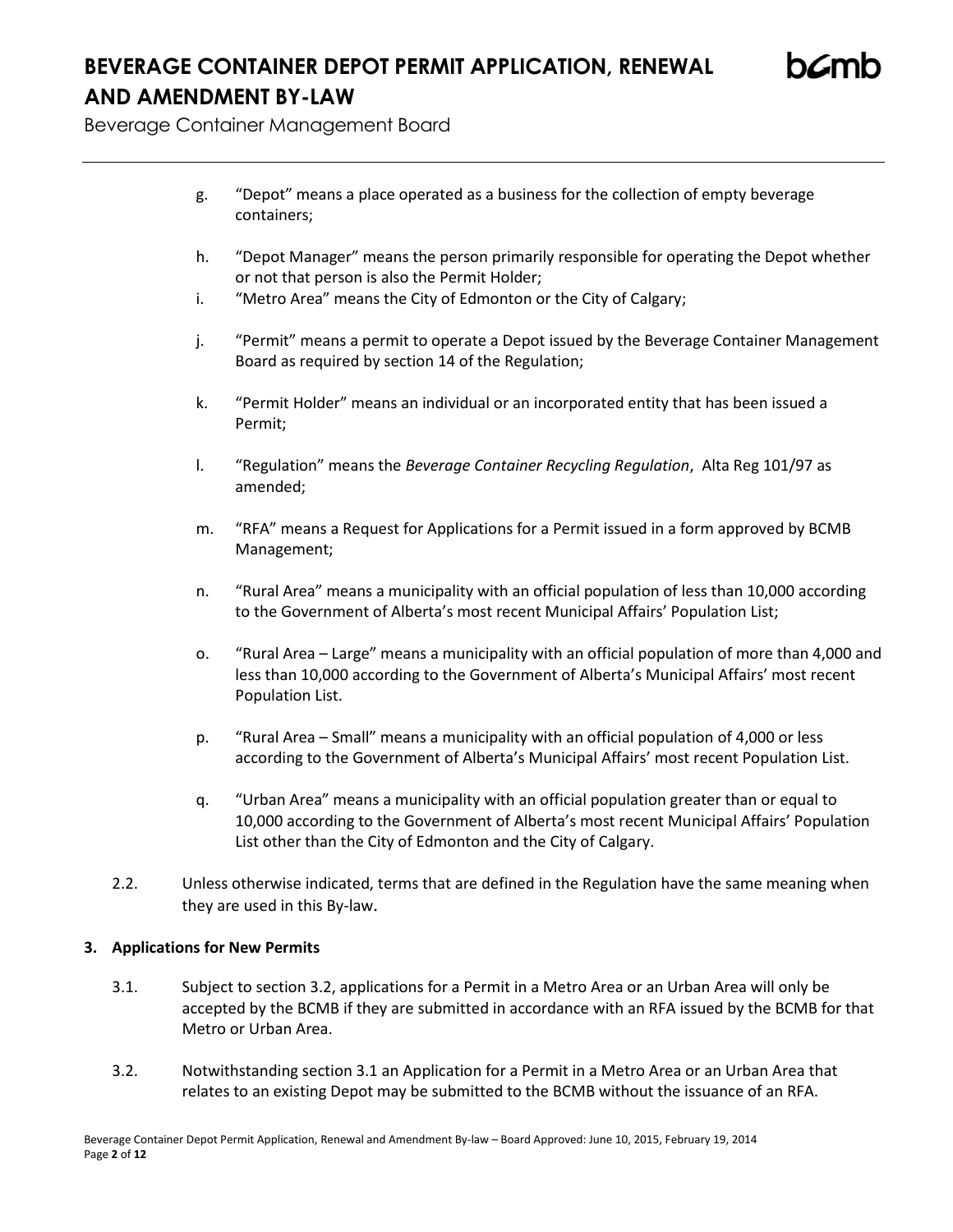Beverage Container Management Board

- 3.3. Applications for a Permit in a Rural Area may be submitted to the BCMB at any time.
- 3.4. The decision whether or not to issue an RFA in a Metro or Urban Area is in the sole discretion of BCMB Management, taking into consideration the matters set out in section 5 of the BCMB Administrative By-law and the population requirements set out in this section and in Section 7.
- 3.5. In deciding whether or not to issue an RFA BCMB Management may take into account anticipated population growth.
- 3.6. BCMB Management will assess the need for a new Depot to be located in a Metro or Urban Area using the population of the area as determined by the Government of Alberta's most recent Municipal Affairs Population List.
- 3.7. The number of Depots needed in a Metro Area shall be calculated by dividing the population of that Metro Area by 40,000, without rounding.
- 3.8. The number of Depots needed in an Urban Area shall be calculated by adding 10,000 to the population of the Urban Area, then dividing the population of that Urban Area by 30,000.
- 3.9. Notwithstanding sections 3.4 to 3.8, the Board may, in its sole discretion, allow BCMB Management to issue a new Depot Permit in a Metro or Urban Area even though the population requirements set out in this section have not been met.

### **4. Qualifications of Applicants for New Permits**

- 4.1. Where the proposed Permit Holder is an individual or individuals, the applicant for the Permit must be the proposed Permit Holder or one of the proposed Permit Holders.
- 4.2. An individual applicant or an individual who signs an application on behalf of an incorporated applicant must be at least 18 years of age and must be able to provide authorization to make the application on behalf of the incorporated applicant if requested by the BCMB.
- 4.3. An applicant for a Permit must be able to demonstrate that the proposed Permit Holder has operating capital or a line of credit in an amount no less than three month's operating expenses as projected in the budget for the depot submitted with the Application, or the following amount, whichever is greater:
	- a. for a depot located in a small Rural \$5,000
	- b. for a depot located in a large Rural Area \$20,000
	- c. for a depot located in an Urban Area \$30,000
	- d. for a depot located in a Metro Area -\$40,000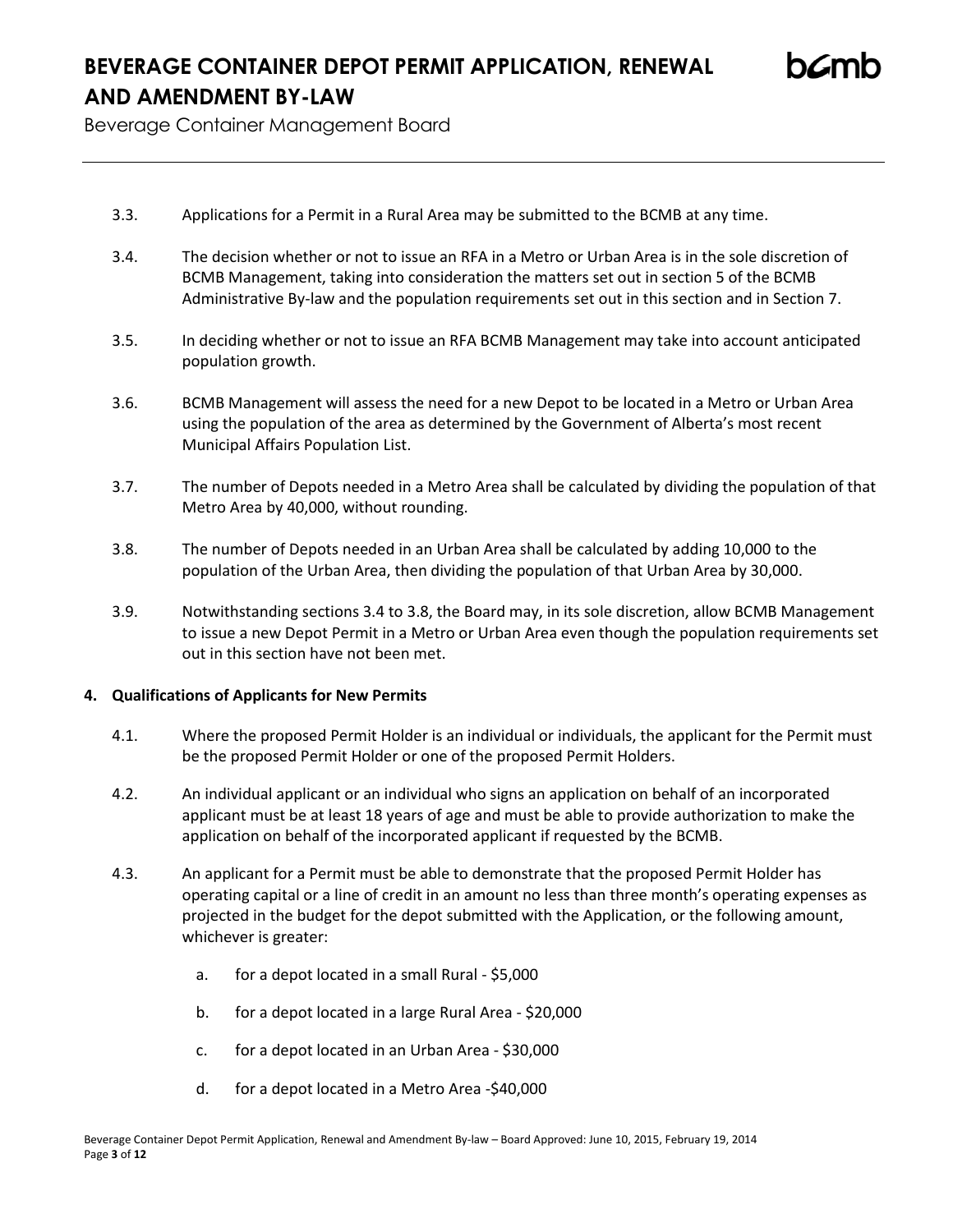Beverage Container Management Board

- 4.4. An individual applicant and an individual who signs an application on behalf of an incorporated entity is required to prove their own English proficiency and the English proficiency of a Depot Manager in one of two ways:
	- a. Proof of birth and/or education in an English-speaking country; or
	- b. A Canadian Language Benchmark score of six (6) or better on speaking and listening and score of four (4) on reading and writing.
- 4.5. If an individual applicant or an individual who signs an application on behalf of an incorporated entity or a Depot Managers is unable to provide the documents referenced in section 4.4, he or she must take a Canadian Language Benchmark Assessment Test through an institution approved by the BCMB and must then provide evidence satisfying the requirement in section 4.4

## **5. Application Requirements for New Permits**

- 5.1. An Application shall be in a form approved by BCMB Management, but at a minimum shall require the following information and documentation to be provided by the applicant:
	- a. Where the applicant is an individual, confirmation that the applicant will be a Permit Holder;
	- b. the name, address, telephone number, email address and signature of the applicant;
	- c. Where the applicant is applying on behalf of an incorporated entity, the name of the proposed Permit Holder and the name of the individual who will be jointly and severally responsible with the Permit Holder for compliance with the Regulation, BCMB By-laws, bylaws, policies and guidelines and with the terms and conditions of the Permit, if one is issued, as well as a current mailing address, phone number and email address for that individual;
	- d. Where the applicant is applying on behalf of an incorporated entity, a current corporate search disclosing the directors and shareholders of that entity, and such further and other corporate information as the BCMB may reasonably require in order to ascertain the identity of the directors, shareholders and officers of that entity;
	- e. The name of and contact information for the Depot Manager;
	- f. A business plan containing the following information and documentation:
		- i. the address and legal description of the proposed Depot site;
		- ii. details of the ownership or lease of the premises where the Depot will be operated and supporting documentation;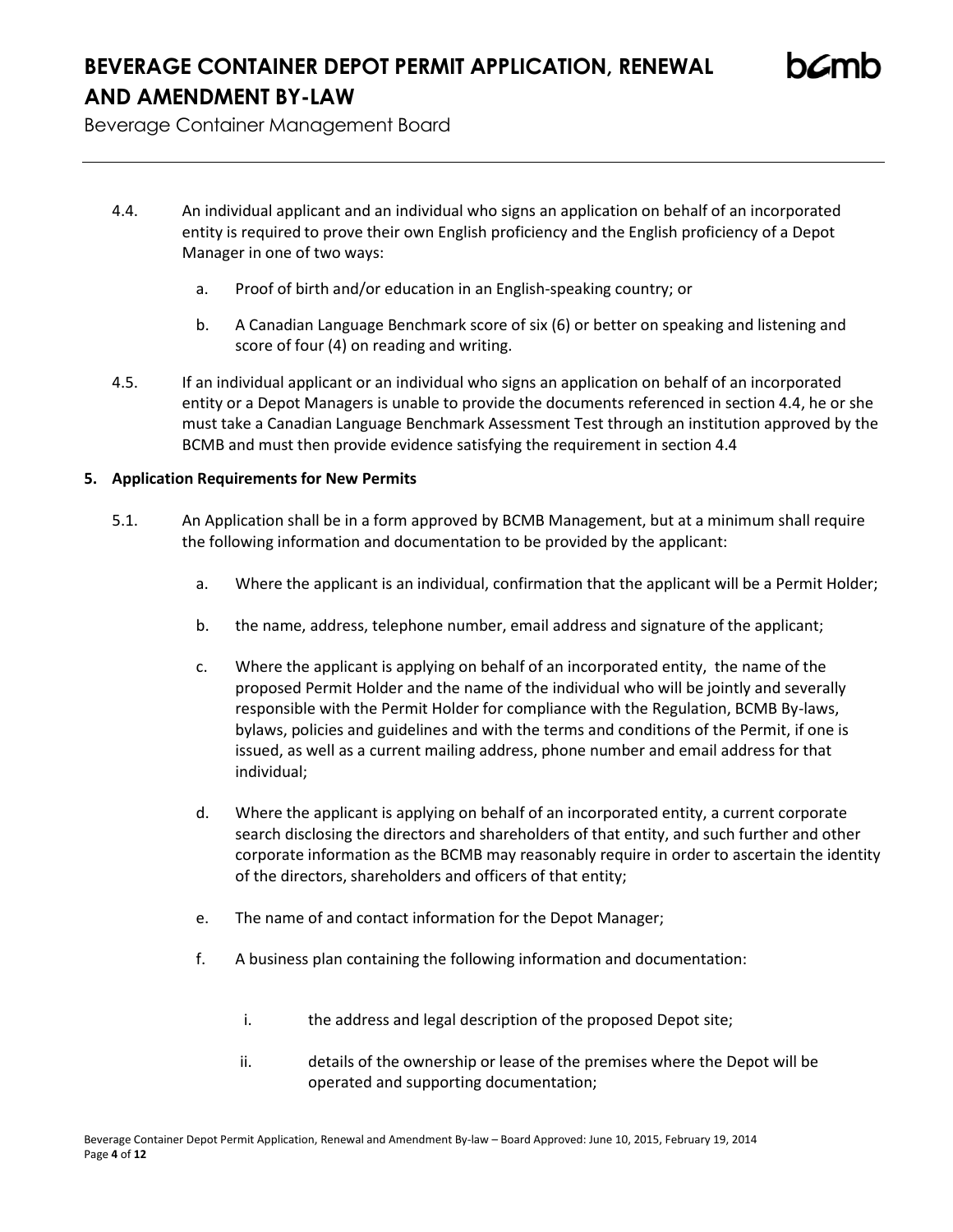Beverage Container Management Board

- iii. detailed site plans including lot dimensions and measurements, building placement on lot, vehicle entrance/exit, parking, adjacent streets and avenues and alleys;
- iv. detailed building plans including dimensions and measurements showing areas intended for proposed customer access and service area, manufacturer access and loading area, storage and sorting facilities;
- v. a description of staffing levels;
- vi. the proposed hours of operation;
- vii. evidence of the proposed depot's operating capital or line of credit;
- viii. identification of population to be served;
- ix. financial information, including:
	- a) goals/objectives and how these will be obtained;
	- b) one year and three year forecasts including income statements and balance sheets;
	- c) monthly cash flow projections for the first three months of operation.
- x. proposed or actual dates for obtaining a development permit, construction commencement, construction completion and commencement of operation of the depot;
- xi. a description of the public consultation process to be carried out by the applicant, if any; and
- xii. confirmation of appropriate districting/zoning or a detailed description of the steps required to obtain appropriate districting/zoning and the timelines for those steps.
- 5.2. An Application must be accompanied by a non-refundable application fee in the amount specified in the Fee By-law.
- 5.3. An applicant for a Permit must submit to the BCMB a criminal record check relating to the applicant, or where the application is on behalf of an incorporated entity, a criminal record check relating to the Directors and Shareholders of the incorporated entity.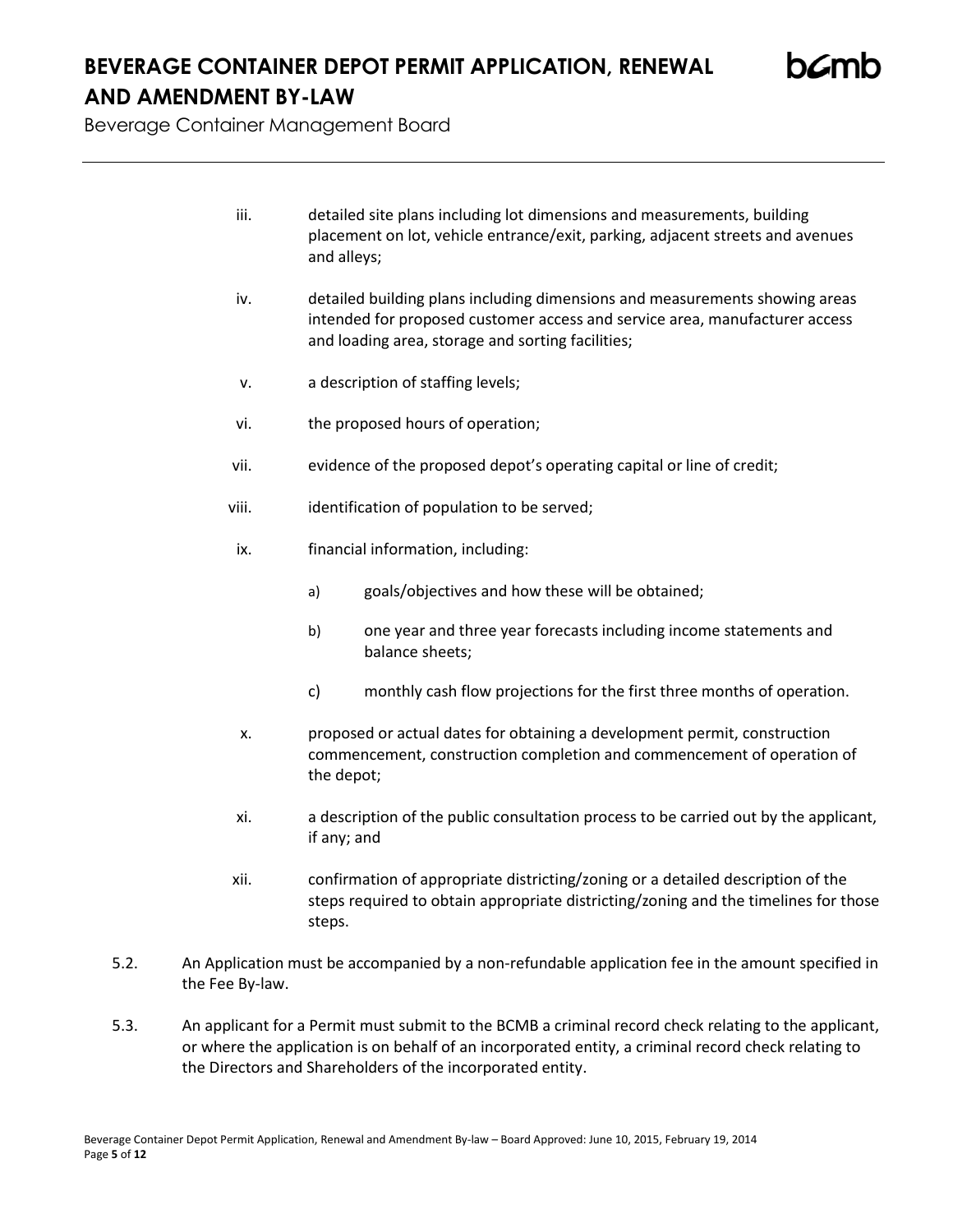Beverage Container Management Board

- 5.4. An applicant for a Permit must submit to the BCMB a criminal record check relating to the Depot Manager and the individual identified pursuant to section 5.1 c. and such other people as the BCMB may request.
- 5.5. Where pursuant to a by-law, bylaw, policy or guideline established by the BCMB, security or insurance is required in respect of a Permit, the BCMB may not issue a Permit until satisfied that the security or insurance has been obtained and proof of the security or insurance has been provided to the BCMB.
- 5.6. The proposed Permit Holder must be the owner or lessee of the location where the proposed Depot will be operated or have a signed offer to purchase or lease the location, which offer is subject only to the issuance of a Permit.

## **6. Application and Evaluation Process for New Permits**

- 6.1. The Application and evaluation process with respect to an Application submitted in a Metro or Urban Area pursuant to an RFA shall be as set out in that RFA, and section 6 of this By-law does not apply to such an Application.
- 6.2. The application and evaluation process with respect to an Application submitted pursuant to section 3.2 or an Application submitted in a Rural Area shall be as set out in this section of the By-law.
- 6.3. The BCMB shall not review an Application for the purpose of making a decision unless it is a complete Application in the form approved by the BCMB. An incomplete Application will be returned to the applicant.

## *Notice of Application for New Permit*

- 6.4. Where an Application is submitted and the Application, in the opinion of the BCMB, is a complete Application, the BCMB may, or may require the applicant to, do one or both of the following:
	- a. publish notice of the application in one or more issues of a newspaper that has daily or weekly circulation in the area in which the depot that is the subject of the application is or will be located; and
	- b. provide notice of the application in the manner determined by the BCMB.
- 6.5. A notice under section 6.4 may contain the following:
	- a. the name of the applicant;
	- b. a description of the depot;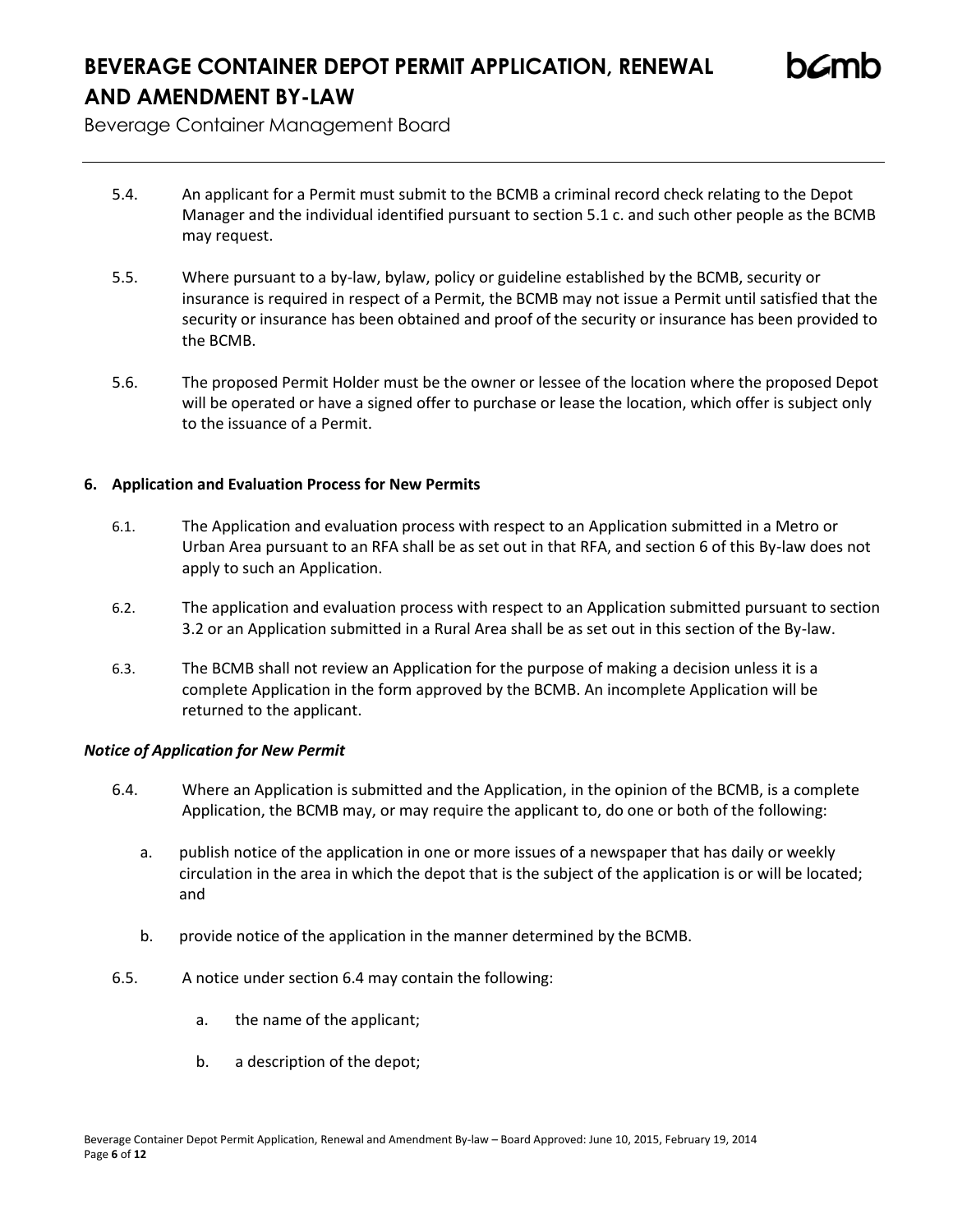Beverage Container Management Board

- c. the location, nature of operation, capacity and size of the depot to which the notice relates;
- d. a statement that a person who is directly affected by the application may submit written concerns to the BCMB within 30 days of the last notice made under section 4 with respect to the Application, or within any longer period specified by the BCMB in the relevant notice;
- e. the locations where information about the depot may be obtained or is available for public disclosure; and
- f. any other information required by the BCMB.

### *Additional Information*

- 6.6. During the review of an Application the BCMB may request oral information or additional written information from
	- a. the applicant;
	- b. a person who is directly affected by the Application;
	- c. a local authority, the Government of Alberta , a Government agency or the Government of Canada or an agency or department of that Government; and
	- d. any other source the BCMB considers appropriate.
- 6.7. Before making a decision in respect of an Application, the BCMB may require the applicant to hold meetings in the area where the proposed Depot will be located in order that the public may obtain information from the applicant respecting the Application.

### *Purposes and scope of review*

- 6.8. The review of an Application shall be conducted to determine whether the operation of the Depot will be in accordance with the Regulation, and the by-laws, bylaws, guidelines and policies established by the BCMB.
- 6.9. The decision whether or not to accept an Application and to issue a Permit is in the sole discretion of BCMB Management taking into account any criteria adopted for that purpose from time to time by the BCMB.

### *Circulation of proposed decision*

6.10. Where the BCMB is considering a decision to issue a Permit, the BCMB may, before making a final decision, circulate the proposed decision or particulars of it for comment to the applicant, the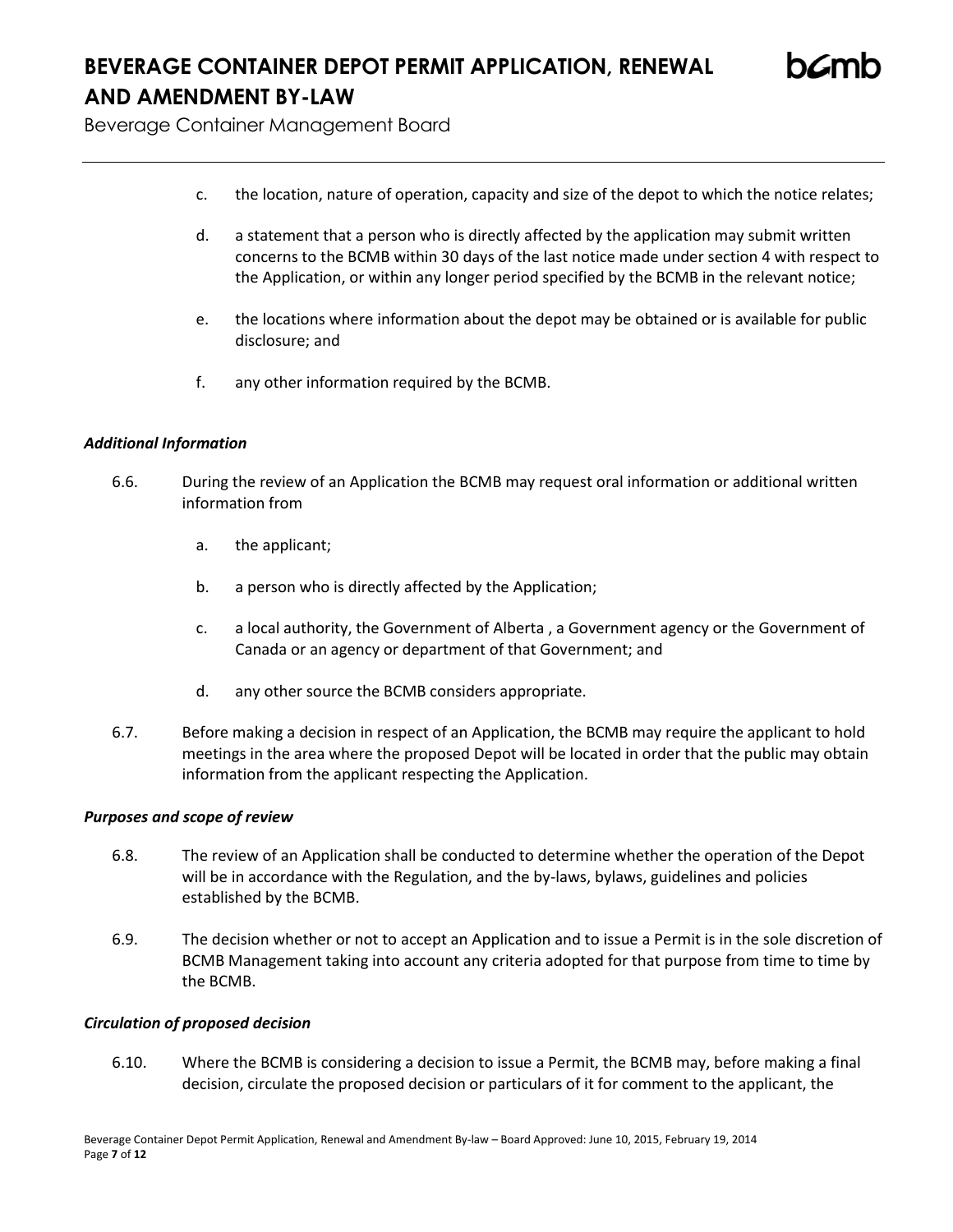Beverage Container Management Board

persons who have provided concerns in writing to the BCMB concerning the Application and any other persons the BCMB considers appropriate.

## *Notice of Decision for New Permit*

- 6.11. Where the BCMB issues a Permit the BCMB may provide or cause the permit holder to provide notice of the BCMB's decision within 15 days after the date the BCMB makes its decision:
	- a. by publishing notice of the decision in a newspaper that has daily or weekly circulation in the area in which the depot that is the subject of the decision is or will be located; or
	- b. by any other means provided for by the BCMB.
- 6.12. A notice under section 6.11 shall contain:
	- a. a description of the application made to the BCMB;
	- b. the name of the Permit Holder;
	- c. the location of the depot; and
	- d. the decision of the BCMB and the date of the decision.

## **7. Proximity Requirements for New Permits**

- 7.1. No new Permit may be issued in a Metro or Urban Area for a Depot that will be located within a 3 kilometre radius of an existing and operating Depot.
- 7.2. No new Permit may be issued in a Rural Area for a Depot that will be located within a 24 kilometre driving distance by Public Road, of an existing and operating depot in a Rural Area, or within a 10 kilometre driving distance by Public Road of an existing and operating Depot in an Urban or Metro Area.
- 7.3. For the purposes of this section "Public Road" means a roadway as defined in the Traffic Safety Act, RSA 2000, c.T-6 as amended from time to time which roadway is designed for travel primarily or exclusively by motorized vehicles, but does not include a lane, alley or a dirt road.
- 7.4. Notwithstanding section 7.1 and section 7.2, in exceptional services, the Board, in its sole discretion, may allow BCMB Management to issue a new Depot Permit in a Metro, Urban or Rural Area that does not meet the proximity requirements set out in this section.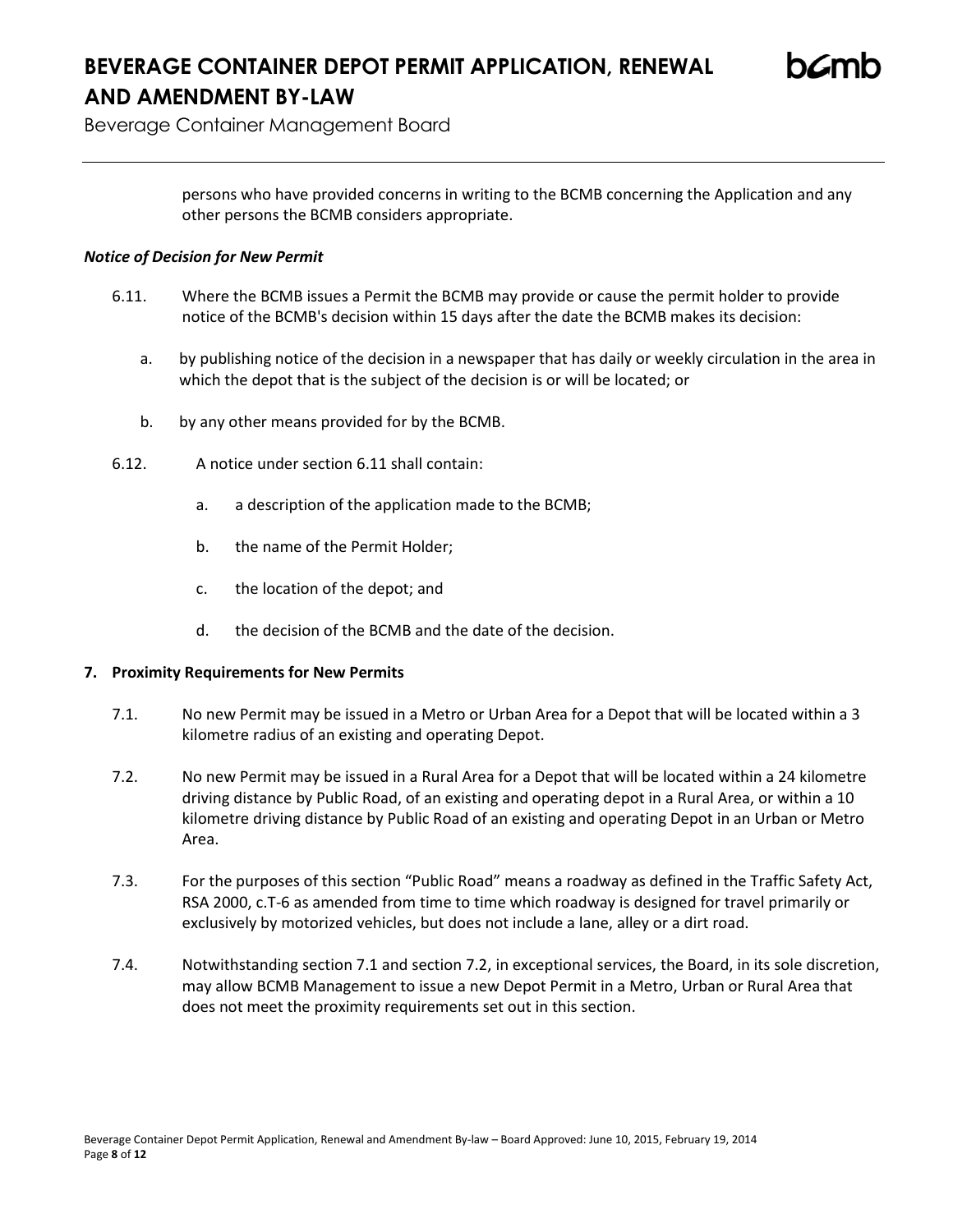Beverage Container Management Board

### **8. Applications for Amendments of Permits**

- 8.1. A Permit Holder may apply to amend, add or delete a term or condition of a Permit including the Depot location specified in that Permit.
- 8.2. If a Permit Holder wishes to apply to amend, add or delete a term or condition of a Permit, the Permit Holder shall complete an Application for Amendment in the form approved by the BCMB.

### *Notice of Application for Amendment*

- 8.3. Where the BCMB receives an Application for Amendment from a Permit Holder the BCMB may, or may require the Permit Holder to, do one or both of the following:
	- a. publish notice of the Application for Amendment in one or more issues of a newspaper that has daily or weekly circulation in the area in which the depot that is the subject of the Application for Amendment is or will be located; and
	- b. provide notice of the Application for Amendment in the manner determined by the BCMB.
- 8.4. A notice under section 8.3 may contain the following:
	- a. the name of the Permit Holder;
	- b. a description of the Depot;
	- c. the location, nature of operation, capacity and size of the Depot to which the notice relates;
	- d. the nature of the amendment being sought;
	- e. a statement that a person who is directly affected by the Application for Amendment may submit written concerns to the BCMB within 30 days of the last notice made under section 8.3 with respect to the Application for Amendment, or within any longer period specified by the BCMB in the relevant notice;
	- f. the locations where information about the depot may be obtained or is available for public disclosure; and
	- g. any other information required by the BCMB.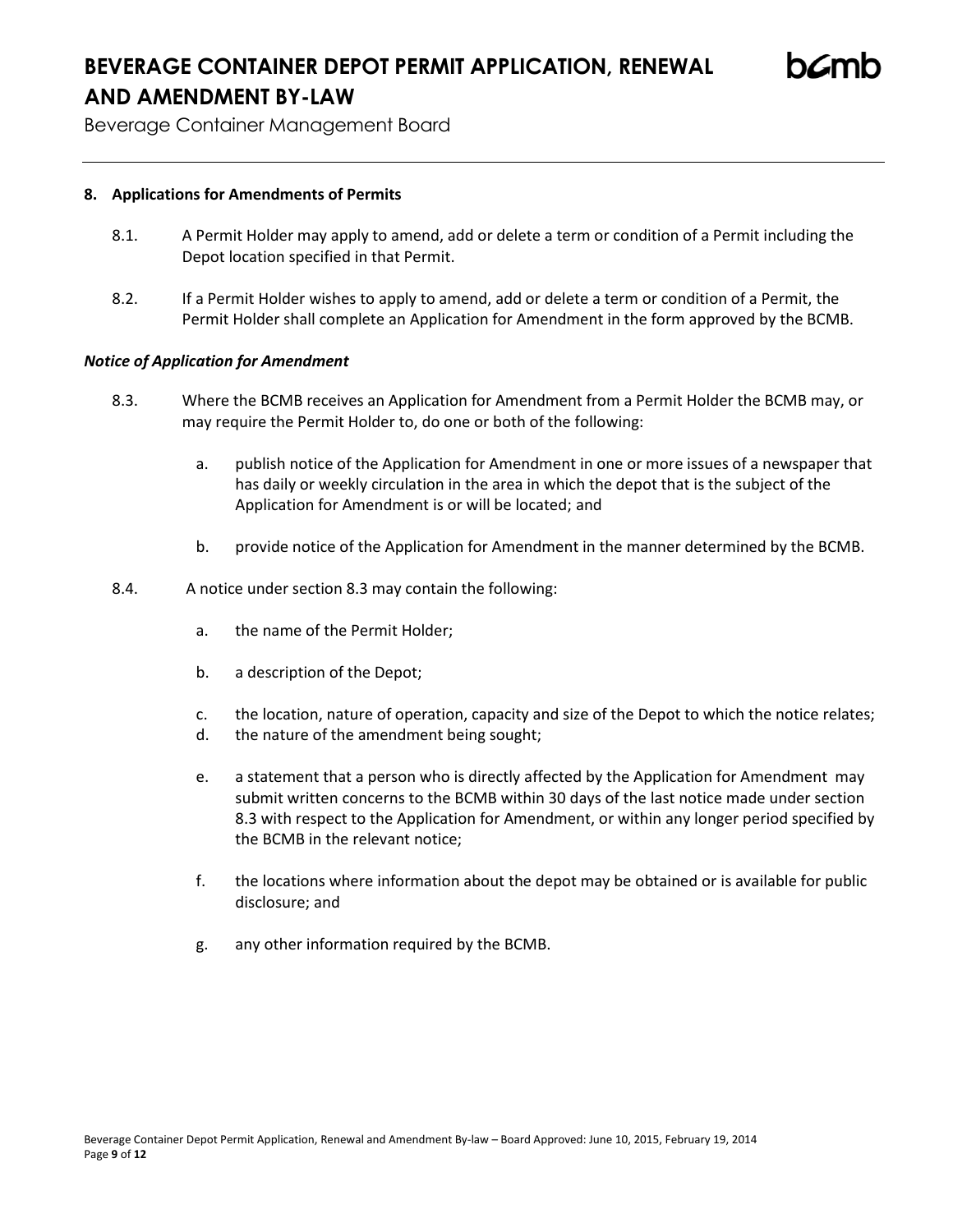Beverage Container Management Board

### *Circulation of Consideration of Application for Amendment*

8.5. Where the BCMB is considering an Application for Amendment, the BCMB may before making a final decision, circulate the proposed decision or particulars of it for comment among the applicant or Permit Holder, the persons who have provided concerns in writing to the BCMB concerning the Application for Amendment and any other persons the BCMB considers appropriate.

### *Evaluation of Application for Amendment*

- 8.6. Subject to section 8.7, the decision whether or not to grant an Application for Amendment is in the sole discretion of BCMB Management subject to the population and proximity requirements contained in this By-law.
- 8.7. Notwithstanding section 8.6, in exceptional circumstances, the Board may, in its sole discretion, allow BCMB Management to amend a Depot Permit even though the population and proximity requirements contained in this By-law have not been met.

### *Notice of Decision of Amendment to Permit*

- 8.8. Where the BCMB amends, adds or deletes a term or condition of a Permit the BCMB may provide or cause the Permit Holder to provide notice of the BCMB's decision within 15 days after the date the BCMB makes its decision
	- a. by publishing notice of the decision in a newspaper that has daily or weekly circulation in the area in which the Depot that is the subject of the decision is or will be located; or
	- b. by any other means provided for by the BCMB.
- 8.9. Where notice of an Application for Amendment was provided in accordance with section 8.3 and the BCMB issues an amended Permit the BCMB shall provide written notice of the decision or cause the Permit Holder to provide written notice of the BCMB's decision within 15 days after the date the BCMB makes its decision to every person who submitted written comments to the BCMB.
- 8.10. Where the BCMB refuses the Application for Amendment, the BCMB shall, within 15 days after the date it makes its decision, provide written notice of such refusal to the applicant.

### **9. Permit Transfers**

9.1. A Depot Permit is not transferable.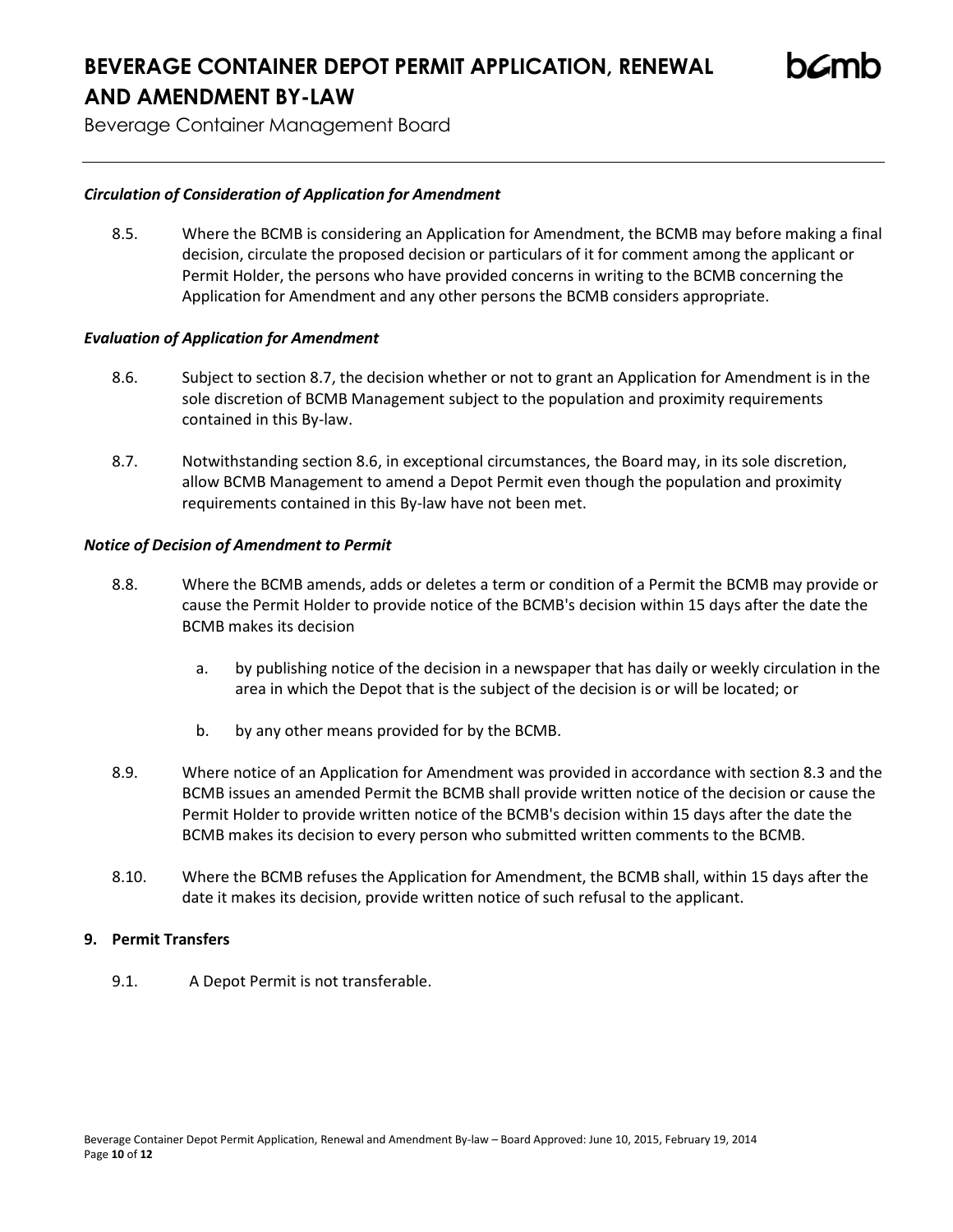Beverage Container Management Board

### **10. Applications for Renewal of Permits**

### *Notice Requirements for Applications for Renewals*

- 10.1. If a Permit Holder wishes to renew a Permit, the Permit Holder shall submit an Application for Renewal in the form approved by the BCMB.
- 10.2. The Application for Renewal of a Permit must be received by the BCMB no more than six months prior to the expiration of the term of that Permit, and no less than one month prior to the expiration of the term of that Permit.
- 10.3. Upon receipt of the Application for Renewal, the BCMB may request that the Permit Holder provide additional documentation, and the Permit Holder must provide the additional documentation requested.
- 10.4. Within 30 days after receiving the Application for Renewal and all information requested from the Permit Holder, the BCMB shall notify the Permit Holder whether or not the renewal is granted.
- 10.5. Whether or not to grant an Application for Renewal, and the length of time for which the Permit is renewed are both in the sole discretion of BCMB Management taking into account the criteria adopted for that purpose from time to time by the BCMB.
- 10.6. Notwithstanding section 10.5, if an Application for Renewal is granted, BCMB Management will not renew the Permit for a period of time exceeding 5 years from the expiration of the term of the Permit being renewed.

### *Failure of Permit Holder to Give Notice of Intention to Renew a Permit*

10.7. If a Permit Holder fails to provide to the BCMB the Application for Renewal and any additional information requested by the BCMB pursuant to section 10.3, or if the renewal of the Permit is not granted, the Permit will expire at the conclusion of the existing term as long as the Permit Holder continues to comply with the terms and conditions of the Permit and with the Regulations and with all BCMB By-laws, bylaws, policies and guidelines for the balance of that term.

### **11. Compliance with Legislative and BCMB Requirements**

- 11.1. In submitting an Application, an Application for Renewal or an Application for Amendment the applicant or the individual who signs on behalf of an incorporated entity acknowledges and agrees that the Permit Holder and any individual named pursuant to section 5.1.c. will abide by:
	- a. the Beverage Container Recycling Regulation;
	- b. the Beverage Container Management Board Administrative Bylaw;